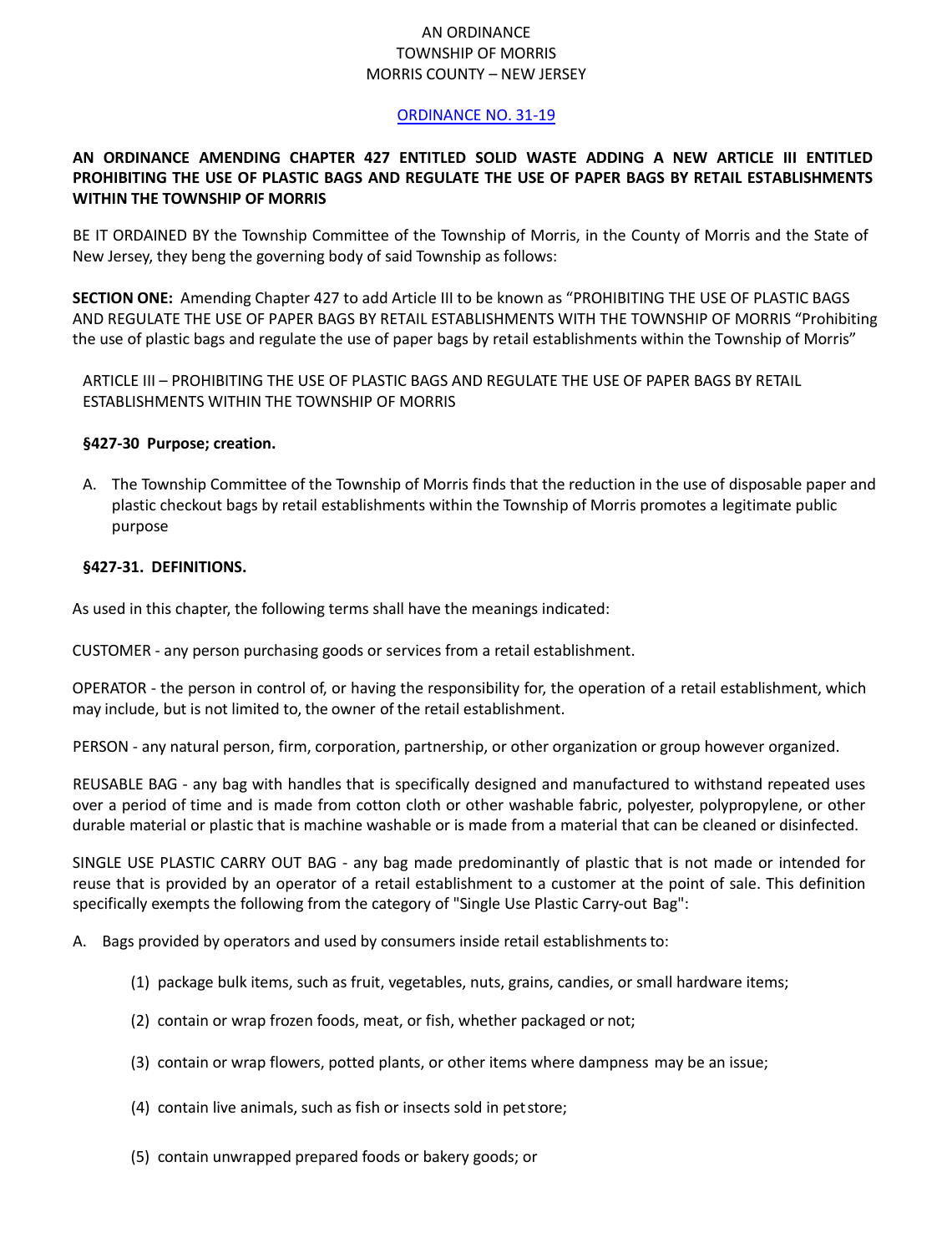(6) function as "produce bags" or "product bags," which shall mean bags used exclusively to carry produce, meats, or other food items to the point of sale inside a retail establishment or, for reasons of public health and safety, to prevent such food items from coming into direct contact with other purchased items.

(7) newspaper bags for home delivery, door-hanger bags, laundry and/or dry-cleaning bags, or bags sold in packages containing multiple bags intended for use as food storage bags, garbage bags, yard waste bags, or pet waste bags.

(8) The term "retail establishment" means any store or commercial establishment that sells perishable or nonperishable goods including, but not limited to, clothing, food, and personal items directly to the customer and is located within or doing business within the geographical limits of the Township of Morris. Retail establishments include: a business establishment that generates a sales or use-tax; a drug store, pharmacy, supermarket, grocery store, convenience food store, food mart, or other commercial entity engaged in the retail sale of a limited line of goods that include milk, bread, soda, and snack foods; a public eating establishment (i.e., a restaurant, take-out food establishment, or any other business that prepares and sells prepared food to be eaten on or off its premises); and business establishment that sells clothing, a hardware store, or any other non-perishable goods.

## **§427-32. Single use plastic carry-out bags prohibited (effective July 1, 2020).**

Effective July 1, 2020, no retail establishment shall provide to any customer, or to any person, a single use plastic carry-out bag, as defined in above. This prohibition applies to bags provided for the purpose of carrying goods away from the point of sale and does not apply to product bags or produce bags used to carry product(s) or produce within the retail establishment to the point of sale. The prohibition applies to single use plastic carry-out bags used for take-out deliveries from retail establishments within the Township of Morris. The point of sale in such transactions is deemed to be at the retail establishment, regardless of where payment for the transaction physically occurs.

Effective July 1, 2020, single use plastic carry-out bags may not be distributed on Township property or at Townshipsponsored events.

### **§427-33. Paper bags subject to mandatory fee (effective July 1, 2020).**

Effective July 1, 2020, all retail establishments shall make available to customers, upon request by the customer, for a fee of not less than \$0.10 (ten cents) per bag, paper bags for the purpose of carrying goods or other materials away from the point of sale, subject to the provisions of this Ordinance. The fee charged shall be reflected in the sales receipt and shall be subject to applicable tax. The fee charged shall be retained by the retail establishment.

# §427-34. The following bags shall be exempt from the not less than \$0.10 (ten cents) fee and are provided by **operators inside retail establishments to:**

- (a) package bulk items, such asfruit, vegetables, nuts, grains, candies, or small hardware items;
- (b) contain unwrapped prepared foods or bakery goods;
- (c) take home uneaten food that has been served in arestaurant;

(d) take out foods intended for consumption away from the retail establishment for reasons of public health and safety during the transportation of such foodproducts;

(e) contain pharmacy prescriptions and medicinal products; or

(f) function as "produce bags" or "product bags," which shall mean bags used exclusively to carry produce, meats, or other food items to the point of sale inside a retail establishment or, for reasons of public health and safety, to prevent such food items from coming into direct contact with other purchased items.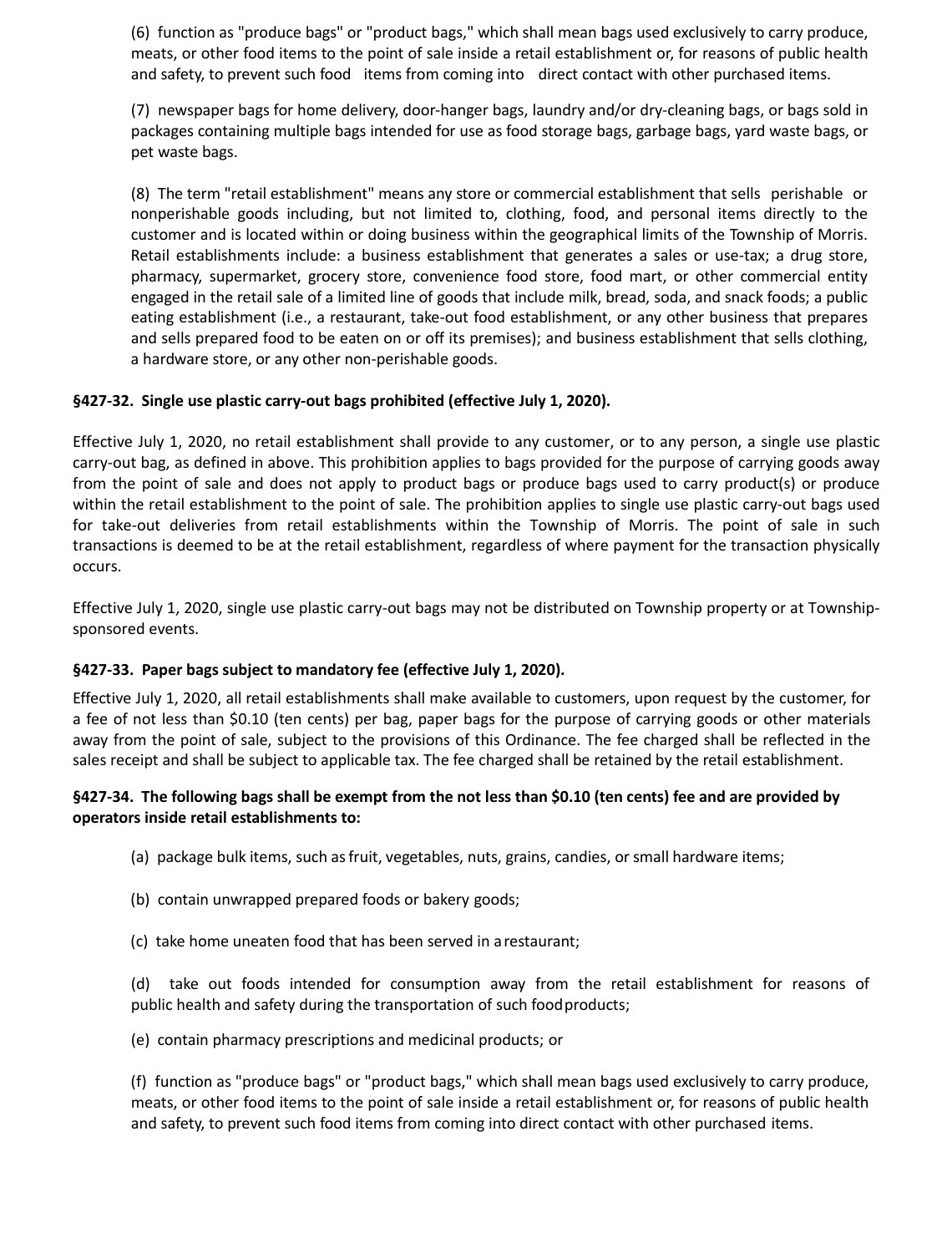(a) Each retail establishment shall be strongly encouraged to educate its staff to promote the use of reusable bags and to post signs encouraging customers to use reusable bags rather than paper carry-out bags.

(b) Each retail establishment shall be strongly encouraged to educate its staff to make inquiry to a customer whether the customer desires a paper carry-out bag or has supplied his/her own reusable bags before offering the paper carry-out bags to thecustomer.

(c) Each retail establishment shall inform customers that if they choose a paper carry-out bag they will be charged a fee of not less than .10 (ten cents) per paperbag.

(d) Nothing in this Ordinance shall prohibit customers from using bags of any type that they choose to bring to retail establishments themselves, in lieu of using bags available for a fee from the retail establishment, or from carrying away goods that are not placed in abag.

(e) Nothing in this Ordinance shall prohibit a retail establishment from providing a credit to a customer who has supplied his/her own bags.

(f) Nothing in this Ordinance shall prohibit a retail establishment from offering for sale reusable bags, including those made of cloth or other fabric with handles that are specifically designed and manufactured for multiple reuse, for a fee of not less than \$0.10 (ten cents) orgreater.

(g) The Township of Morris may undertake a reusable bag education program.

# **§427-36. Enforcement and Violation Penalty**

(a) The Health Officer of the Morris Township Health Department has the responsibility for enforcement of this Ordinance and may promulgate reasonable rules and regulations in order to enforce the provisions thereof, including, but not limited to, investigating violations and issuing fines.

(b) Any retail establishment that violates or fails to comply with any of the requirements of this Ordinance after an initial written warning notice has been issued for that violation shall be subject to a summons.

(c) If a retail establishment has subsequent violations of this Ordinance after the issuance of an initial written warning notice of a violation, the following penalties will be imposed and payable by the operator of the retail establishment:

- (1) \$100.00 for the first violation after the first written warning notice is given;
- (2) \$200.00 for the second violation after the written warning notice is given; and
- (3) \$500.00 for the third and any subsequent violations after the written warning notice is given
- (4) Fines shall be imposed for each day a violation occurs or is allowed to continue. A retail establishment shall not be subject to more than one fine for violations or continuing violations that occur on the same day.

SECTION TWO: If any section, subsection, sentence, clause, or phrase of this ordinance is for any reason found to be unconstitutional or unenforceable, such decision shall not affect the remaining portion of this ordinance.

SECTION THREE: All ordinance of the Township of Morris which are inconsistent with the provisions of this ordinance are hereby repealed to the extent of such inconsistency.

SECTION FOUR: This Ordinance shall take effect immediately after passage and publication as provided by law.

INTRO: 11/13/19 ADOPTED: 12/18/19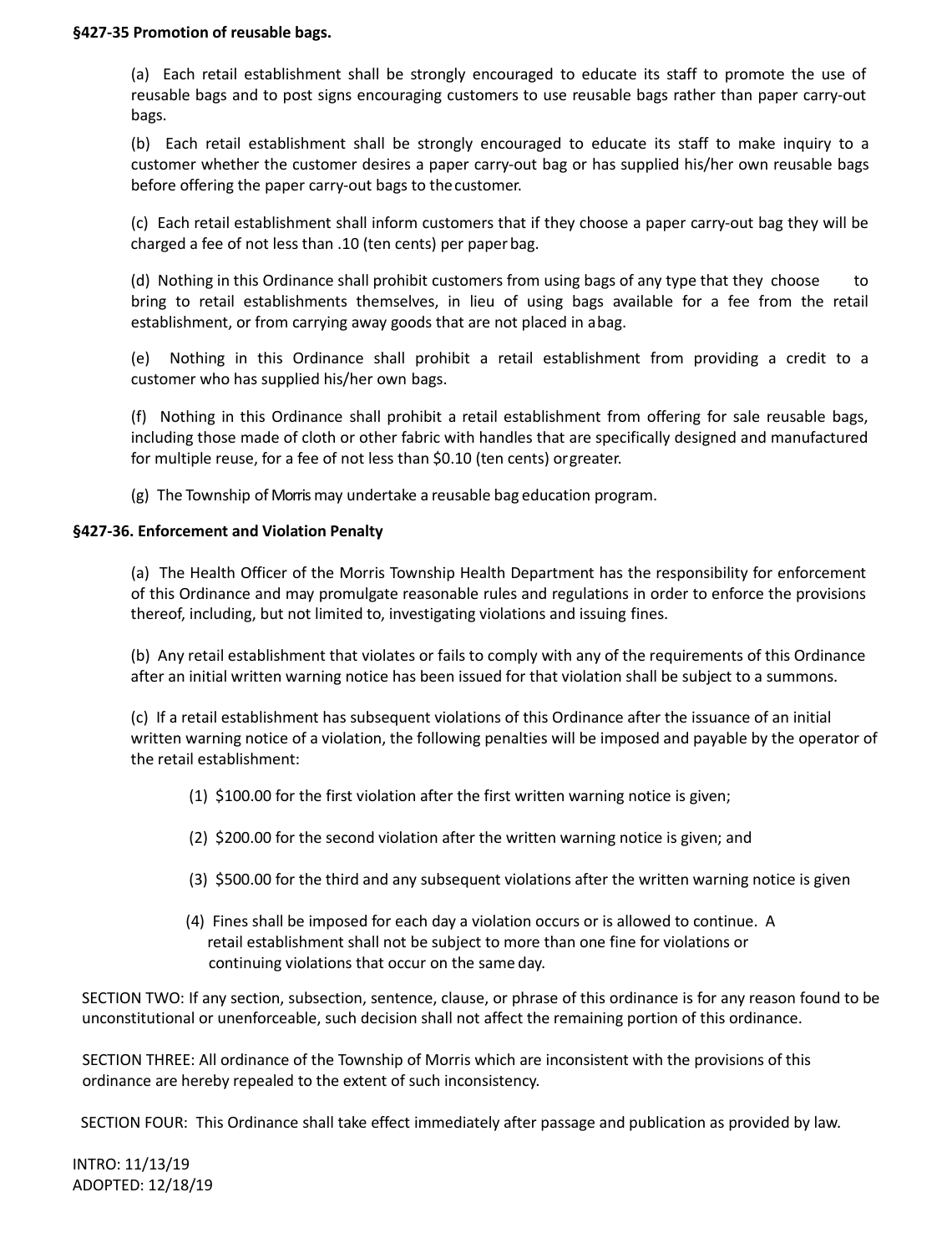

**TOWNSHIP OF MORRIS**

50 WOODLAND AVENUE PO BOX 7603 CONVENT STATION, NEW JERSEY 07961-7603 FAX NO. (973) 605-8363 WWW.MORRISTWP.COM

CATHLEEN AMELIO, RMC TOWNSHIP CLERK (973) 326-7430

#### RESOLUTION NO. 109-20

## **AUTHORIZING EXTENSION OF EFFECTIVE DATE PROHIBITING THE USE OF PLASTIC BAGS AND REGULATION OF PAPER BAGS BY RETAIL ESTABLISHMENTS FROM JULY 1, 2020 to OCTOBER 1, 2020**

**WHEREAS,** on December 19, 2019 the Township Committee of the Township of Morris adopted ordinance 31-19 amending Chapter 427 of the Municipal Code entitled Solid Waste by adding a new ARTICLE III entitled, "Prohibiting the Use of Plastic Bags and Regulate the Use of Paper Bags by Retail Establishments Within the Township of Morris";

**WHEREAS,** Section 427-32 and section 427-33 established the effective date of the aforementioned ordinance as July 1, 2020;

**WHEREAS,** The Township Committee tasked the Environmental Commission of the Township of Morris to provide information, guidance and education to retail establishments for implementation of this ordinance;

**WHEREAS,** due to the COVID-19 Pandemic Emergency, resulting in closure of retail establishments and the Emergency Orders of the State of New Jersey resulting in the inability of Environmental Commission members to provide the information, guidance and education, to the retail establishments, at this time;

**WHEREAS,** The Township Committee of the Township of Morris authorizes that the July 1, 2020 implementation date be moved to October 1, 2020.

**NOW THEREFORE BE IT HEREBY RESOLVED** by the governing body of the Township of Morris that the effective date of July 1, 2020 date in Section 427-32 and Section 427-33 of the Municipal Code is extended to October 1, 2020.

I, Cathleen Amelio, Township Clerk of the Township of Morris, Morris County, New Jersey do hereby certify that the forgoing is a true copy of a resolution adopted by the Governing Body at a duly authorized meeting held on May 20, 2020.

\_\_\_\_\_\_\_\_\_\_\_\_\_\_\_\_\_\_\_\_\_\_\_\_\_

 Cathleen Amelio, Township Clerk Township of Morris, Morris County State of New Jersey